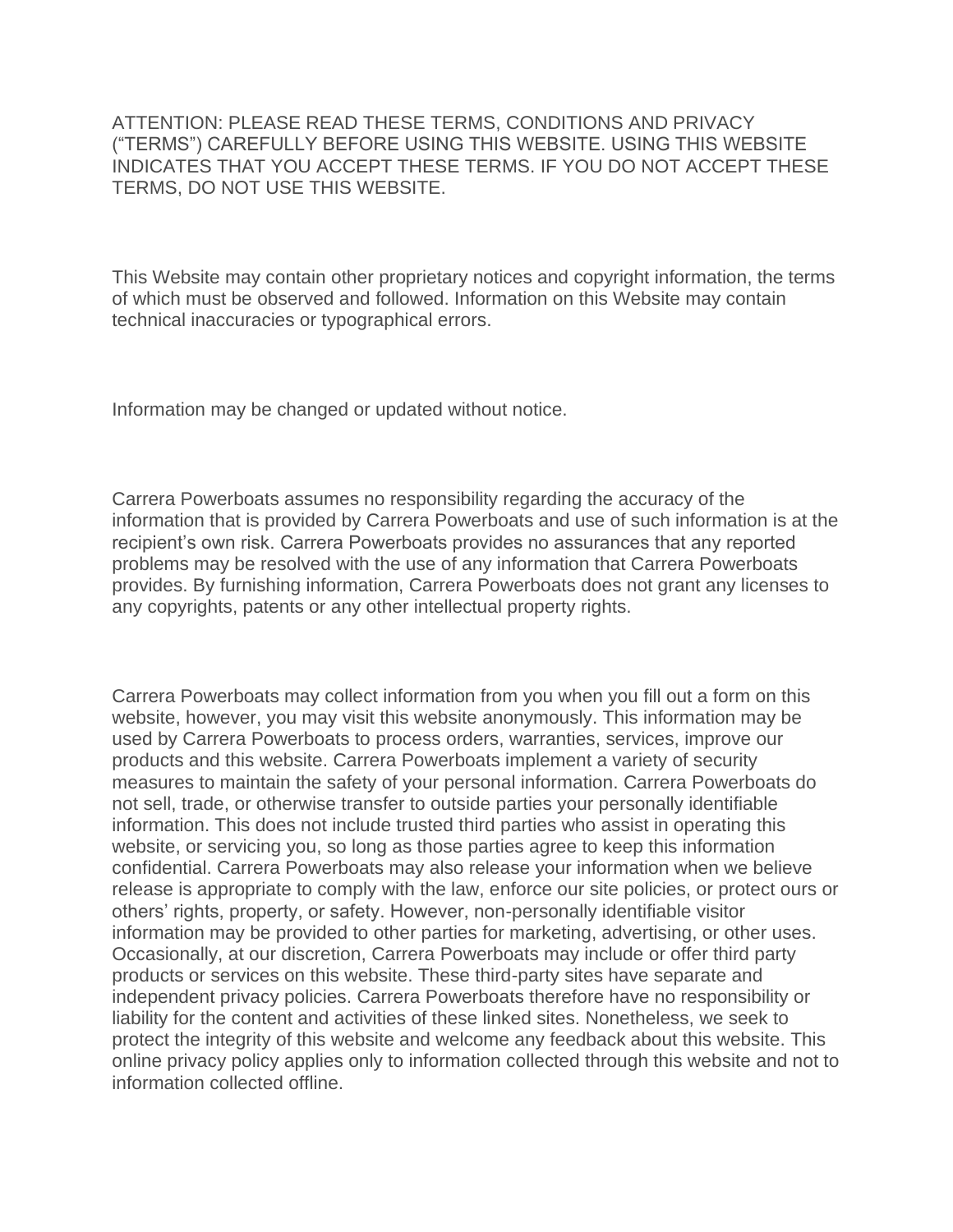The information contained in the news releases accessible through this Website should be viewed as accurate only on the date the press releases are rendered. Changes in circumstances could have occurred from the date of such press releases that might materially affect the information contained therein.

We have not undertaken any duty with respect to any information available through Websites for which hyperlinks are provided in these pages and assume no responsibility for the accuracy, completeness or fairness of the information that may be contained therein.

THE MATERIALS PROVIDED AT THIS WEBSITE ARE PROVIDED "AS IS" WITHOUT ANY WARRANTIES OF ANY KIND INCLUDING WARRANTIES OF MERCHANTABILITY, FITNESS FOR A PARTICULAR PURPOSE, OR NON-INFRINGEMENT OF INTELLECTUAL PROPERTY. Carrera Powerboats Boats further does not warrant the accuracy and completeness of the materials at this Website. Net frontage may make changes to the materials at this Website at any time without notice. The materials at this Website may be out of date and Net frontage makes no commitment to update the materials at this Website.

IN NO EVENT WILL Carrera Powerboats BE LIABLE FOR ANY DAMAGES WHATSOEVER (INCLUDING WITHOUT LIMITATION, THOSE RESULTING FROM LOST PROFITS, LOST DATA, OR BUSINESS INTERRUPTION) ARISING OUT OF THE USE, INABILITY TO USE, OR THE RESULTS OF USE OF THIS SITE, ANY WEBSITES LINKED TO THIS WEBSITE, OR THE MATERIALS OR INFORMATION CONTAINED AT ANY OR ALL SUCH WEBSITES, WHETHER BASED ON WARRANTY, CONTRACT, TORT OR ANY OTHER LEGAL THEORY AND WHETHER OR NOT ADVISED OF THE POSSIBILITY OF SUCH DAMAGES. IF YOUR USE OF THE MATERIALS OR INFORMATION FROM THIS WEBSITE RESULTS IN THE NEED FOR SERVICING, REPAIR OR CORRECTION OF EQUIPMENT OR DATA, YOU ASSUME ALL COSTS THEREOF. APPLICABLE LAW MAY NOT ALLOW THE EXCLUSION OR LIMITATION OF INCIDENTAL OR CONSEQUENTIAL DAMAGES, SO THE ABOVE LIMITATION OR EXCLUSION MAY NOT APPLY TO YOU.

Carrera Powerboats makes no representation that materials at this Website are appropriate or available for use outside the United States, and access to them from territories where their contents are illegal is prohibited. You may not use, or export, or